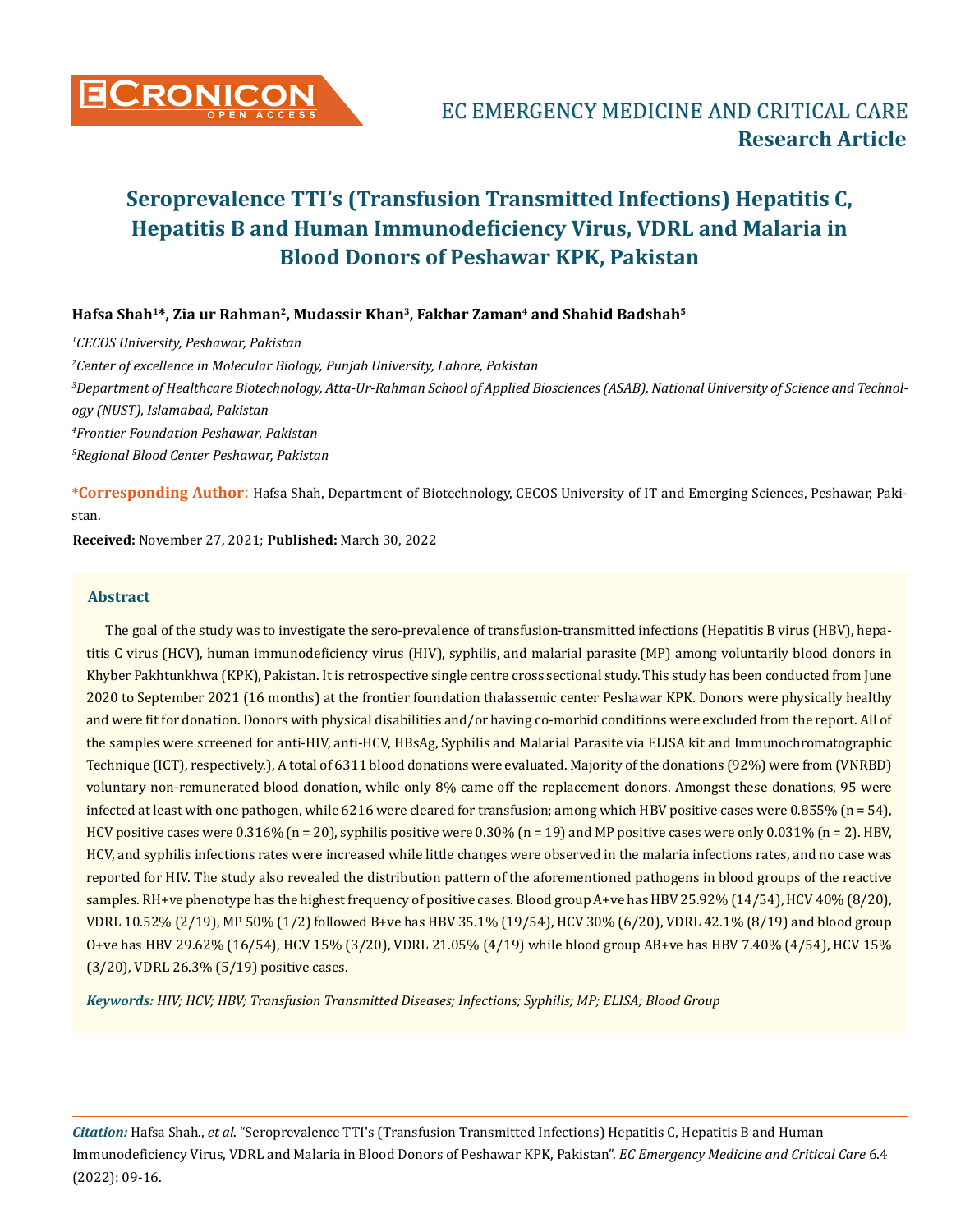#### **Introduction**

Millions of lives are saved via blood transfusion every year. According to the World Health Organization (WHO) report, approximately 118.5 million blood units are collected each year globally [1]. Patients suffering from anemia and associated with poor health, chronic transfusion-dependent thalassemia, severe trauma, surgical operations, bleeding, and pregnancy-related problems are all applicants for blood transfusions [2]. Unsafe transfusion, on the other hand, can increase the risk of blood borne pathogens such as Hepatitis B, C, HIV, syphilis, and malaria [3]. Prevalence of such blood borne infections or transfusion-transmitted infections (TTI's) in the blood donors is determined by the magnitude of this problem [4]. With each bag transfused, there is a 1% chance of transmission of transfusion-transmitted infections (TTIs) [5]. Every year, Pakistan collects an estimated 3.5 million blood donations [6].

Globally 325 million people are infected with viral hepatitis B and C that kills 1.4 million people each year. According to recent reports, 7-9 million are carriers of HBV infection, with a carrier rate of 3 - 5% in Pakistan [7]. The prevalence reported in KPK is 2.4%, Sindh 2.3%, Baluchistan 1.9% and Punjab it is 2.4% [8]. HCV infections mostly damage the liver and could lead to cancer [9]. Chronic hepatitis C infected about 170 million people [10]. A high number of the general population is infected with HBV and HCV but mostly carry no signs and symptoms despite being infected [10]. HCV prevalence in various parts of Khyber Pakhtunkhwa (KPK) province of Pakistan ranges from 4.1 to 36% [11]. Hepatitis B and C are persistent infections that can go unnoticed for a long time, even years. They are the leading causes of hepatocellular carcinoma, which causes 1.34 million deaths annually. Such high prevalence is mostly due to late testing or diagnosing, which needs to be addressed at earlier stages. It will not only help in early diagnostics but will also help in the treatment of the diseases on time [12]. In advanced countries, blood transfusions, needle stick wounds, tattooing, hemodialysis, syringes multiple use, sexual contact, and infection in pregnancy are the most commonly known modes of transmission. In developing nations, the use of non-sterile medical devices, is the leading cause of transmission of 8 - 16 million HBV and 2 - 5 million HCV infections [13].

HIV isolates are currently classified into two classes: HIV-type 1 (HIV-1) and HIV-type 2 (HIV-2) (HIV-2). Globally the most prevalent one is HIV-1, while HIV-2 is found only limited to some parts of Africa. According to statistics, in 2019, an estimated 38.0 million [31.6 million - 44.5 million] people globally were infected with HIV. 1.7 million [1.2 million - 2.2 million] people were found to have recently been infected with HIV in 2019. In the mid of 2020, approximately 26 million [25.1 million - 26.2 million] persons had access to antiretroviral [14].

Malaria is caused by *Plasmodium* which is present in the saliva of a female Anopheles. When a vector mosquito bites person the infectious entities are transferred into the body [15]. Malaria affected an estimated 229 million people and 409 000 deaths globally in 2019 [16,17]. Pakistan is susceptible to epidemic outbreaks in certain geographic areas, including the provinces of Khyber Pakhtunkhwa, Sindh, and Balochistan, which have a higher death rate than any other Asian region. In Pakistan, malaria causes half million infection per year and 50, 000 deaths [18].

Syphilis (caused by *Treponema pallidum)* is typically explicitly procured by contact with infected areas. Every year, 6 million are reported worldwide with in people age 15 - 49 [19]. In particular the neonatal are the most effected [20].

#### **Materials and Methods**

The study was accomplished during June, 1, 2020, to September, 30, 2021, a cross-sectional investigation was performed at the frontier foundation welfare hospital and blood transfusion service Peshawar Pakistan. The ethical committee of frontier foundation welfare hospital and blood transfusion service Peshawar approved the study proposal and protocol. A total of n = 6311 physically healthy donors were screened for transfusion and transmitted blood borne pathogens. Among 6311 physically healthy blood donors 99.82% (n = 6300) were males and  $0.174\%$  (n = 11) were females.

Individuals with name, serious health issues were excluded from the study following completing an appropriate clinical examination.

*Citation:* Hafsa Shah., *et al*. "Seroprevalence TTI's (Transfusion Transmitted Infections) Hepatitis C, Hepatitis B and Human Immunodeficiency Virus, VDRL and Malaria in Blood Donors of Peshawar KPK, Pakistan". *EC Emergency Medicine and Critical Care* 6.4 (2022): 09-16.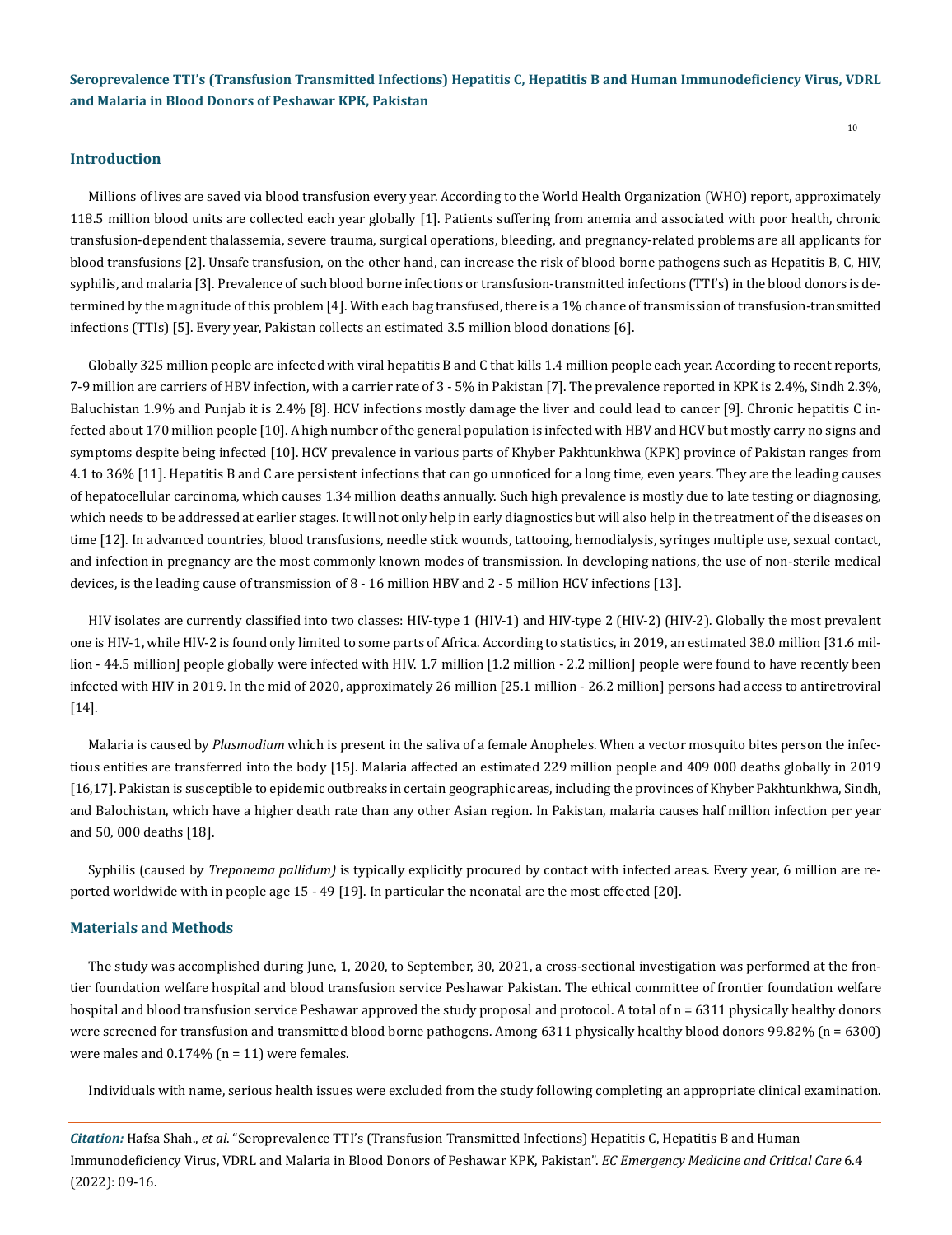Informed written consent, name, age, gender, CNIC number, address, contact number, socio-demographic, occupation and a donor history questionnaire, which includes data from previous blood transfusions, history of recent infections or hospitalization, surgeries, jaundice, body piercing, neural problems, allergies, travel history, addiction and unprotected sexual activities were taken from each participant. Donors with physical disabilities and/or having co-morbid conditions were excluded from the study. From each blood donor sterile test tube was used to collect five milliliters of venous blood. Then under aseptic measures as per SOPs of blood bank.

Monoclonal blood grouping antiserum was utilized (anti-A, anti-B, antiAB and anti-D) and reverse grouping method blood grouping ABO and Rhesus (Rh) were performed for blood type. The serum was then centrifuged to separate it for further examination in the lab. Blood donors' serum aliquots were examined for anti-HIV, hepatitis B surface antigen (HBsAg) and anti-HCV using standardized screening test algorithms. ELISA (Fourth-generation) kits were employed for the initial examination (Bio-kit) and Immunochromatographic Technique (ICT). All of the reactive samples were tested twice. False positive were excluded from the study. Confirmed ELISA positive cases, repeat reactive serum were identified. The positive blood units were disposed of in a fire. The data was elevated via graph pad ver 5.0 and Microsoft excel windows ver 2013. The results for all variables were given in the form of rates (%).

#### **Results and Discussion**

In the present study a total 6311 blood donor's tested: blood group B+ has highest frequency 29.23% (1845), followed by blood group O+ 27.42% (1731), then A+ve 26.01% (1642) and AB+ 10.12% (639). Blood group A-ve was seen in 2.09% (132), O-ve 2.02% (128) B-ve 1.99% (126) while remaining 1.06% (67) blood donors had AB-ve (Figure 1). The present study results are similar with previous reports from Pakistan, indicating high frequency of blood group B, O and A then AB+ve. B+ve blood group was the highest identified blood group while group AB-ve is the insignificant prevalent among all donors. Rh+ive is commonest while blood group Rh-ive is the rarest in Pakistan [21-24]. The ratio of blood types among different ethnic groups and races varies greatly around the world. It varies depending on the population and from one region to another within the same country. The variation in blood groups in human population is attributed to genetically and environmental factors [25]. High ratio of blood group O can be found in pure Americans Indians. In the United States of America, blood groups O, A, B, and AB are distributed at 45%, 41%, 10%, and 4%, respectively. Eastern Europe has a greater percentage of blood group B while central Asia has the maximum proportion of blood group B. Rh-negative in Britain (17%), Caucasoid (15%) American Blacks (5%), Asians (1%) African Blacks (0%) [26-28].



*Figure 1: Prevalence of blood groups among blood group donors.*

*Citation:* Hafsa Shah., *et al*. "Seroprevalence TTI's (Transfusion Transmitted Infections) Hepatitis C, Hepatitis B and Human Immunodeficiency Virus, VDRL and Malaria in Blood Donors of Peshawar KPK, Pakistan". *EC Emergency Medicine and Critical Care* 6.4 (2022): 09-16.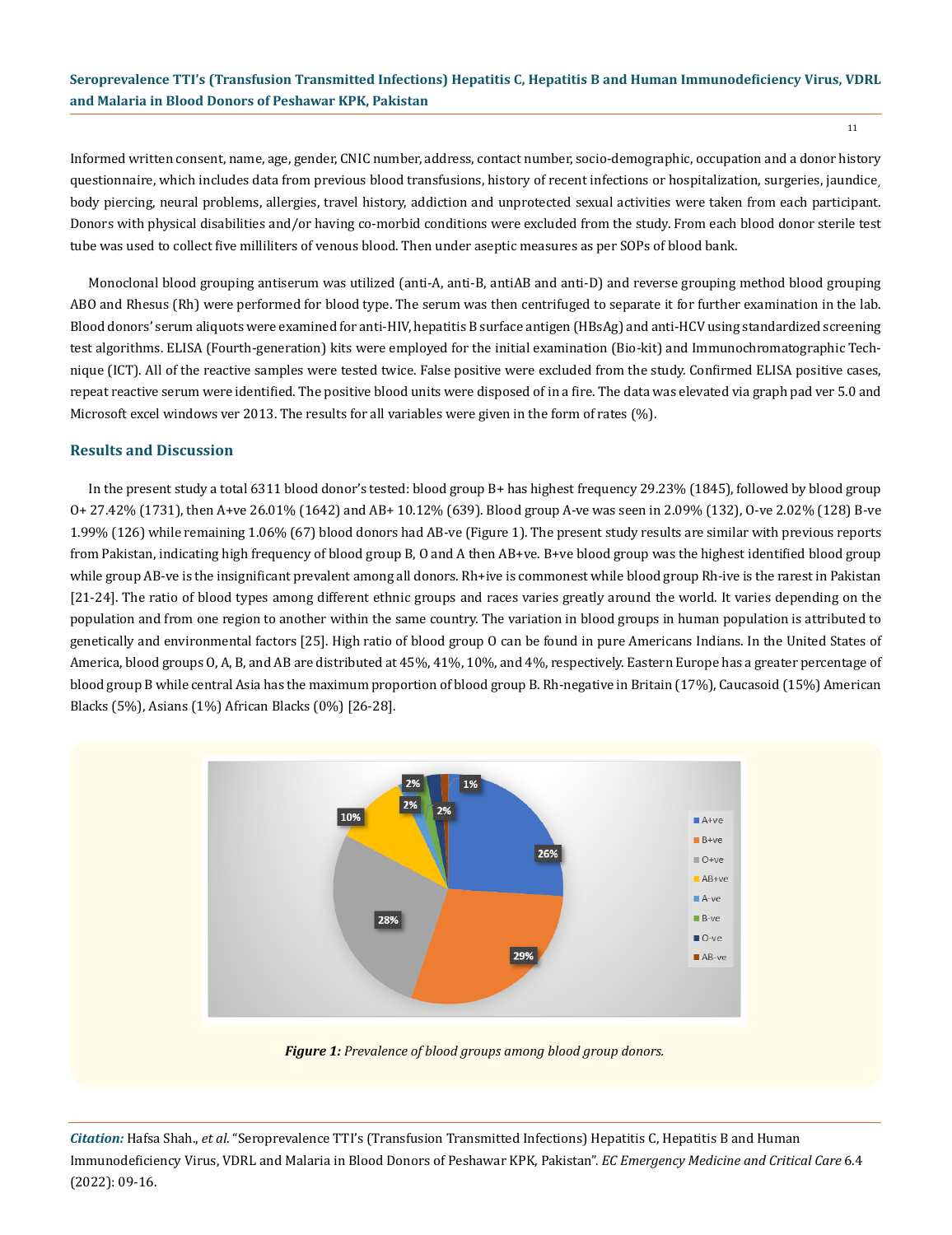12

Among these 6311 tested individuals 1.50% (n = 95) were seropositive. Among which the prevalence of HBV has highest positive percentage  $56.84\%$  (n = 54) then HCV positive were  $21.05\%$  (n = 20), Syphilis positive were  $20\%$  (n = 19) while MP positive were 2.10 (n = 2) and no positive HIV is reported (Table 1).

| <b>Blood</b><br>Group | <b>HBV Reac-</b><br>tive | <b>HCV Reac-</b><br>tive | <b>HIV Reac-</b><br>tive | <b>VDRL Re-</b><br>active | <b>MP Reactive</b> |
|-----------------------|--------------------------|--------------------------|--------------------------|---------------------------|--------------------|
| A+ve                  | 14                       | 8                        | 0                        | 2                         |                    |
| B+ve                  | 19                       | 6                        | 0                        | 8                         |                    |
| $0 + ve$              | 16                       | 3                        | 0                        | 4                         |                    |
| $AB+ve$               | 4                        | 3                        | 0                        | 5                         |                    |
| A-ve                  | $\theta$                 | 0                        | 0                        | 0                         |                    |
| B-ve                  | $\Omega$                 | 0                        | 0                        | 0                         |                    |
| $0$ -ve               |                          | 0                        | 0                        | 0                         | 0                  |
| AB-ve                 |                          |                          |                          |                           |                    |

*Table 1: Prevalence of HBsAg, Anti-HCV, Anti-HIV, malaria parasite and VDRL in blood donors.*

Among complete tested 6311 blood donors 0.855% (n = 54) were detected HBV positive. Pakistan is endemic to HBV [29]. Few other studies have been documented from Pakistan showing varied prevalence of HBV in BDs, from different areas [30-33]. Diverse country wide emergency clinic based and populace based HBV reviews (singular analysts) assessed a commonness pace of 2-7%, according to which Pakistan is in the halfway HBV predominance zone. During the previous twenty years this danger has gotten much interest as the commonness of HBV has expanded altogether [34]. According to another study, HBV positive was associated to 5.5 percent of tuberculosis cases**.** Another study documented a high correlation of HBV with ocular surgeries (2.35%). Some reports also showed an HBV prevalence of 1.92% among dental surgery patients, as well as β -thalassemia major (96%) and β -thalassemia intermediate (4%) [35].

Hepatitis C is associated to a wide range of infections. Studies performed on TB, urinal dialysis, vital surgeries, renal disorders, thalassemia, oral and maxillofacial surgery, and ocular surgery skin disease exhibited HCV prevalence rates of 9.1%, 28%, 8%, 27.2%, 27.33%, 12.8%, 3.68%, and 6.37%, 17.7% respectively. In other literature studies diabetes mellitus, eye dental surgery patients have also been reported with high rate of HBV and HCV infections rate, which was 5.2%, 8.7%, 1.3% respectively [35].

The highest prevalence for HBV was present among blood group B+ve  $1.029\%$  (n = 19/1845) then O+ve 0.92% (16/1731) and A+ve0.85% (n = 15/1643) then O-ve 0.78% (1/128). The lowest was seen in A -ive, B-ive and AB-ve (Table 2). Our study is in accordance with [36-39]. A study conducted in Saudi Arabia also reports similar results to our study [40]. Our report is in contrast with findings with of [41] which could be different due to geographical locations.

| <b>Blood</b><br>Group | <b>Prevalence</b> | <b>HCV</b> percentage | <b>HCV Percentage</b> | <b>HIV Percentage</b> | <b>VDRL Percent-</b><br>age | <b>MP Percentage</b> |
|-----------------------|-------------------|-----------------------|-----------------------|-----------------------|-----------------------------|----------------------|
| A+ve                  | 1643              | 0.85%                 | 0.49%                 | $0\%$                 | 0.12%                       | $0.06\%$             |
| $B+ve$                | 1845              | 1.02%                 | 0.33%                 | $0\%$                 | 0.43%                       | $0\%$                |
| $0+ve$                | 1731              | 0.92%                 | 0.17%                 | $0\%$                 | 0.23%                       | 0%                   |
| $AB+ve$               | 639               | 0.63%                 | 0.46%                 | $0\%$                 | 0.78%                       | $0\%$                |
| A-ve                  | 132               | $0.00\%$              | $0.00\%$              | $0\%$                 | $0\%$                       | 0.76%                |
| B-ve                  | 126               | $0.00\%$              | $0.00\%$              | $0\%$                 | $0\%$                       | $0\%$                |
| $0$ -ve               | 128               | 0.78%                 | $0.00\%$              | $0\%$                 | $0\%$                       | 0%                   |
| AB-ve                 | 67                | $0.00\%$              | $0.00\%$              | $0\%$                 | $0\%$                       | $0\%$                |

*Table 2: Distribution pattern of HBV, HCV, HIV, MP and VDRL in relation to blood groups.*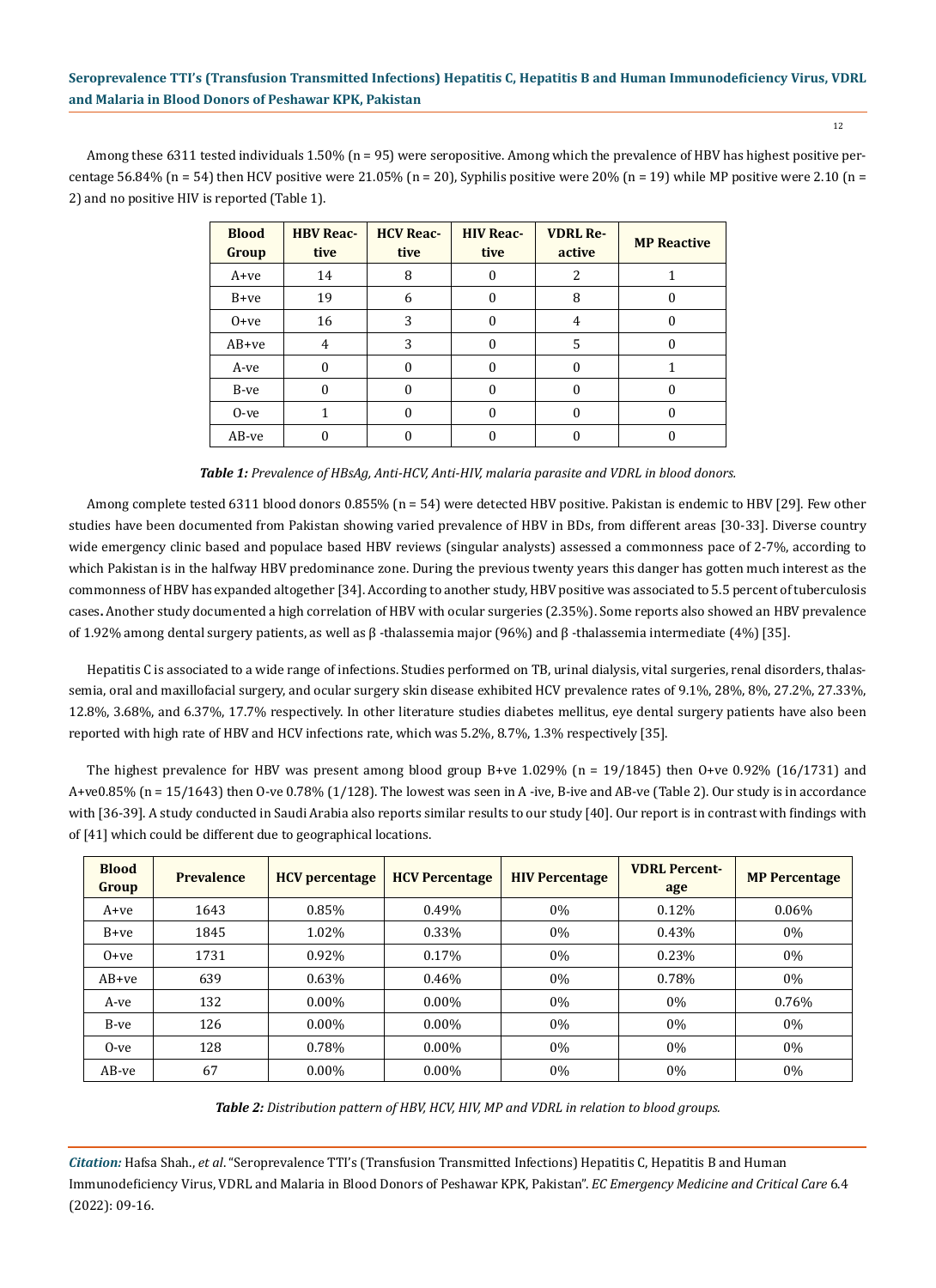No such HIV positive is reported, the new study's prevalence is lower than that reported in previous studies [42,43]. This possible decrease could be due to safety precautions, increase awareness and education about the blood born infections.

Similarly, HCV highest burden was observed in A+ve 0.49% (n = 8), B+ve 0.33% (n = 6) and O +ive, AB+ve have (n = 3) 0.17%, 0.46 respectively while no positive case were reported in A-ve, O-ive and B -ive (Table 2) our study report is similar with [44,45] who also have highest HCV prevalence in blood group A+ve.

Syphilis infection was found more prevalent in B +ive 0.43% (n = 8), O +ive 0.23% (n = 4) AB+ve 0.46% (n = 3) and A+ive 0.12% (n = 2). On the other hand A-ive, B-ive, O-ive and AB-ive were not found in the blood donors. This report is accordance with [46,47] who also reported that B+ve was more susceptible to syphilis [48,49].

Malarial parasite was only detected in donors having blood group A +ive and A -ive with percentage of 0.07% (n = 1) and 0.86% (n = 1) (Table 2). When in comparison to the blood group B and O, a significant number of type A patients were known by 1978 as a result of combined data analysis [50].

#### **Conclusion**

According to this report TTIs, particularly HCV, HBV, and syphilis are less prevalent while HIV and malarial parasite prevalence is low as compared to the other TTI's. Despite the fact that our findings indicate a lower occurrence of HCV, HBV, HIV, syphilis and malaria, but more detailed distribution and frequency testing's are needed to determine the true prevalence. Moreover, research in the general population is required. The epidemiology of any disease is influenced by factors such as awareness, prevention, and treatment which needs to be disseminated among the public which could reduce the disease load. Furthermore, government policies and self-care is a need of the day which will further filter-out more potentially hazardous donors and will improve transfusion service quality.

#### **Bibliography**

- 1. <https://www.who.int/news-room/fact-sheets/detail/blood-safety-and-availability>
- 2. Ehsan H., *et al*[. "A Systematic Review of Transfusion-Transmissible Infections Among Blood Donors and Associated Safety Challenges](https://pubmed.ncbi.nlm.nih.gov/33173367/)  in Pakistan". *[Journal of Blood Medicine](https://pubmed.ncbi.nlm.nih.gov/33173367/)* 11 (2020): 405.
- 3. Arshad A., *et al*[. "Prevalence of transfusion transmissible infections in blood donors of Pakistan".](https://pubmed.ncbi.nlm.nih.gov/27891232/) *BMC Hematology* 16.1 (2016): 27.
- 4. Apata IW., *et al*[. "Progress toward prevention of transfusion-transmitted hepatitis B and hepatitis C infection—sub-Saharan Africa,](https://pubmed.ncbi.nlm.nih.gov/25055184/)  2000-2011". *[MMWR: Morbidity and Mortality Weekly Report](https://pubmed.ncbi.nlm.nih.gov/25055184/)* 63.29 (2014): 613.
- 5. [American Association of Blood Banks. Technical Manual/American Association of Blood Banks. AABB \(2005\).](http://www.eqas.ir/pdf/lib/AABB%20Technical%20Manual%2015TH.pdf)
- 6. Saqlain N., *et al*. "BLOOD DONATION". *The Professional Medical Journal* 24.12 (2017): 1806-1811.
- 7. Ali M., *et al*[. "Hepatitis B virus in Pakistan. a systematic review of prevalence, risk factors, awareness status and genotypes".](https://pubmed.ncbi.nlm.nih.gov/21375760/) *Virology Journal* [8.1 \(2011\): 1-9.](https://pubmed.ncbi.nlm.nih.gov/21375760/)
- 8. Mehr MT., *et al*[. "Frequency of hepatitis B & C infection in newly recruited civil servants in Khyber Pakhtunkhwa".](https://www.kmuj.kmu.edu.pk/article/view/95-97) *Khyber Medical [University Journal](https://www.kmuj.kmu.edu.pk/article/view/95-97)* 5.2 (2013).
- 9. <https://www.ncbi.nlm.nih.gov/pmc/articles/PMC4721999/>
- 10. Mehr MT., *et al*[. "Frequency of hepatitis B & C infection in newly recruited civil servants in Khyber Pakhtunkhwa".](https://www.kmuj.kmu.edu.pk/article/view/95-97) *Khyber Medical [University Journal](https://www.kmuj.kmu.edu.pk/article/view/95-97)* 5.2 (2013).

*Citation:* Hafsa Shah., *et al*. "Seroprevalence TTI's (Transfusion Transmitted Infections) Hepatitis C, Hepatitis B and Human Immunodeficiency Virus, VDRL and Malaria in Blood Donors of Peshawar KPK, Pakistan". *EC Emergency Medicine and Critical Care* 6.4 (2022): 09-16.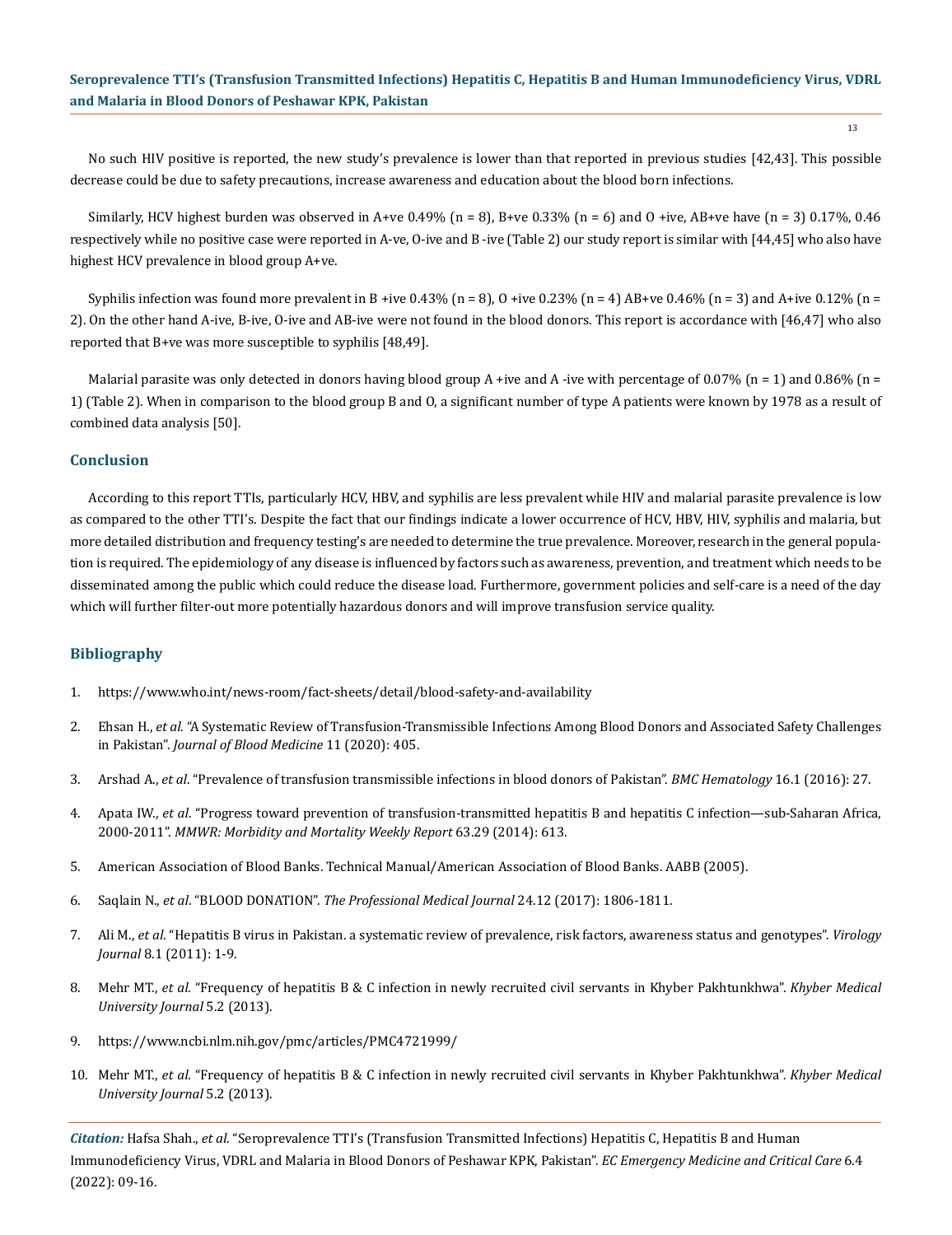- 14
- 11. Shah SZ., *et al*[. "Sero-Prevalence of HCV and HIV antibodies among different groups of general population of Peshawar Cantonment,](https://www.researchgate.net/publication/281557803_Sero-Prevalence_of_HCV_and_HIV_antibodies_among_different_groups_of_general_population_of_Peshawar_Cantonment_KPK_Pakistan)  [KPK, Pakistan" \(2015\).](https://www.researchgate.net/publication/281557803_Sero-Prevalence_of_HCV_and_HIV_antibodies_among_different_groups_of_general_population_of_Peshawar_Cantonment_KPK_Pakistan)
- 12. [World Hepatitis Day 2018 global.](https://www.who.int/campaigns/world-hepatitis-day/2018)
- 13. Mehmood S., *et al*[. "National prevalence rate of hepatitis B and C in Pakistan and its risk factors".](https://link.springer.com/article/10.1007/s10389-019-01081-5) *Journal of Public Health* 28 (2019): [751-764.](https://link.springer.com/article/10.1007/s10389-019-01081-5)
- 14. [https://www.unaids.org/en/resources/fact-sheet#:~:text=26%20million%20%5B25.1%20million%E2%80%9326.2,%20liv](https://www.unaids.org/en/resources/fact-sheet#:~:text=26%20million%20%5B25.1%20million%E2%80%9326.2,%20living%20with%20HIV%20in%202019)[ing%20with%20HIV%20in%202019](https://www.unaids.org/en/resources/fact-sheet#:~:text=26%20million%20%5B25.1%20million%E2%80%9326.2,%20living%20with%20HIV%20in%202019)
- 15. [Rehman GU and Shi H. "ABO and RH \(D\) blood groups distribution in Pakistan. a systematic review".](https://www.researchgate.net/publication/349766727_ABO_and_Rh_D_Blood_Groups_distribution_in_Pakistan_A_systematic_review) *International Journal of Pure and [Applied Zoology](https://www.researchgate.net/publication/349766727_ABO_and_Rh_D_Blood_Groups_distribution_in_Pakistan_A_systematic_review)* 9.1 (2021): 1-9.
- 16. [https://www.who.int/news-room/fact-sheets/detail/malaria#:~:text%20=%20Malaria%20is%20caused%20by%20Plasmodi](https://www.who.int/news-room/fact-sheets/detail/malaria#:~:text%20=%20Malaria%20is%20caused%20by%20Plasmodium,%20vivax%20%E2%80%93%20pose%20the%20greatest%20threat)[um,%20vivax%20%E2%80%93%20pose%20the%20greatest%20threat](https://www.who.int/news-room/fact-sheets/detail/malaria#:~:text%20=%20Malaria%20is%20caused%20by%20Plasmodium,%20vivax%20%E2%80%93%20pose%20the%20greatest%20threat)
- 17. [https://www.who.int/docs/default-source/malaria/world-malaria-reports/9789240015791-double-page-view.pdf?sfvrsn%20](https://www.who.int/docs/default-source/malaria/world-malaria-reports/9789240015791-double-page-view.pdf?sfvrsn%20=%202c24349d_5) [=%202c24349d\\_5](https://www.who.int/docs/default-source/malaria/world-malaria-reports/9789240015791-double-page-view.pdf?sfvrsn%20=%202c24349d_5)
- 18. [https://www.who.int/hac/crises/pak/Pakistan\\_Aug08.pdf](https://www.who.int/hac/crises/pak/Pakistan_Aug08.pdf)
- 19. Newman L., *et al*[. "Global estimates of the prevalence and incidence of four curable sexually transmitted infections in 2012 based on](https://pubmed.ncbi.nlm.nih.gov/26646541/)  [systematic review and global reporting".](https://pubmed.ncbi.nlm.nih.gov/26646541/) *PloS one* 10.12 (2015): e0143304.
- 20. <https://apps.who.int/iris/bitstream/handle/10665/246296/WHO-RHR-16.09-eng.pdf>
- 21. [Rehman GU and Shi H. "ABO and RH \(D\) blood groups distribution in Pakistan. a systematic review".](https://www.researchgate.net/publication/349766727_ABO_and_Rh_D_Blood_Groups_distribution_in_Pakistan_A_systematic_review) *International Journal of Pure and [Applied Zoology](https://www.researchgate.net/publication/349766727_ABO_and_Rh_D_Blood_Groups_distribution_in_Pakistan_A_systematic_review)* 9.1 (2021): 1-9.
- 22. [Anees M and Mirza MS. "Distribution of ABO and Rh blood group alleles in Gujrat region of Punjab, Pakistan".](https://paspk.org/wp-content/uploads/proceedings/Volume%201/b62b17ba42-4-P233-238.pdf) *Proceedings-Pakistan [Academy of Sciences](https://paspk.org/wp-content/uploads/proceedings/Volume%201/b62b17ba42-4-P233-238.pdf)* 42.4 (2005): 233.
- 23. Babar M., *et al*[. "ABO and Rhesus blood group distribution in District Nowshera".](https://jpmi.org.pk/index.php/jpmi/article/view/663) *Journal of Postgraduate Medical Institute: Peshawar-Pakistan* [13.2 \(1999\).](https://jpmi.org.pk/index.php/jpmi/article/view/663)
- 24. Anees M., *et al*[. "Distribution of ABO and Rh blood group alleles in Mandi Bahauddin district of Punjab, Pakistan".](https://www.researchgate.net/publication/285519943_Distribution_of_ABO_and_Rh_blood_groups_in_Mandi_Bauddin_region_Punjab_Pakistan) *Proceedings-Paki[stan Academy of Sciences](https://www.researchgate.net/publication/285519943_Distribution_of_ABO_and_Rh_blood_groups_in_Mandi_Bauddin_region_Punjab_Pakistan)* 44.4 (2007): 289-294.
- 25. Alam S., *et al*. "ABO and Rh blood groups I. Markers of cardiovascular risk and association with lipids and other related risk covariables in a Pakistani population". *Proceedings-Pakistan Academy of Sciences* 39.1 (2005): 47-66.
- 26. [Hassan FM. "Frequency of ABO subgroup ABO and Rh \(D\) blood groups in major Sudanese ethnic groups".](https://go.gale.com/ps/i.do?p=HRCA&u=anon~876c41ac&id=GALE|A240262674&v=2.1&it=r&sid=googleScholar&asid=099df9a9) *Pakistan Journal of Medical Research* [49.1 \(2010\).](https://go.gale.com/ps/i.do?p=HRCA&u=anon~876c41ac&id=GALE|A240262674&v=2.1&it=r&sid=googleScholar&asid=099df9a9)
- 27. [Rehman GU and Shi H. "ABO and RH \(D\) blood groups distribution in Pakistan. a systematic review".](https://www.researchgate.net/publication/349766727_ABO_and_Rh_D_Blood_Groups_distribution_in_Pakistan_A_systematic_review) *International Journal of Pure and [Applied Zoology](https://www.researchgate.net/publication/349766727_ABO_and_Rh_D_Blood_Groups_distribution_in_Pakistan_A_systematic_review)* 9.1 (2021): 1-9.
- 28. Pennap G., *et al*[. "Frequency distribution of hemoglobin variants, ABO and rhesus blood groups among students of African descent".](https://www.researchgate.net/publication/271316816_Frequency_Distribution_of_Hemoglobin_Variants_ABO_and_Rhesus_Blood_Groups_among_Students_of_African_Descent)  *[British Microbiology Research Journal](https://www.researchgate.net/publication/271316816_Frequency_Distribution_of_Hemoglobin_Variants_ABO_and_Rhesus_Blood_Groups_among_Students_of_African_Descent)* 1.2 (2011): 33-40.
- 29. Zuberi SJ. "Seroepidemiology of HBV/HCV in Pakistan". *International Hepatology Communications* 5.1 (1996): 19-26.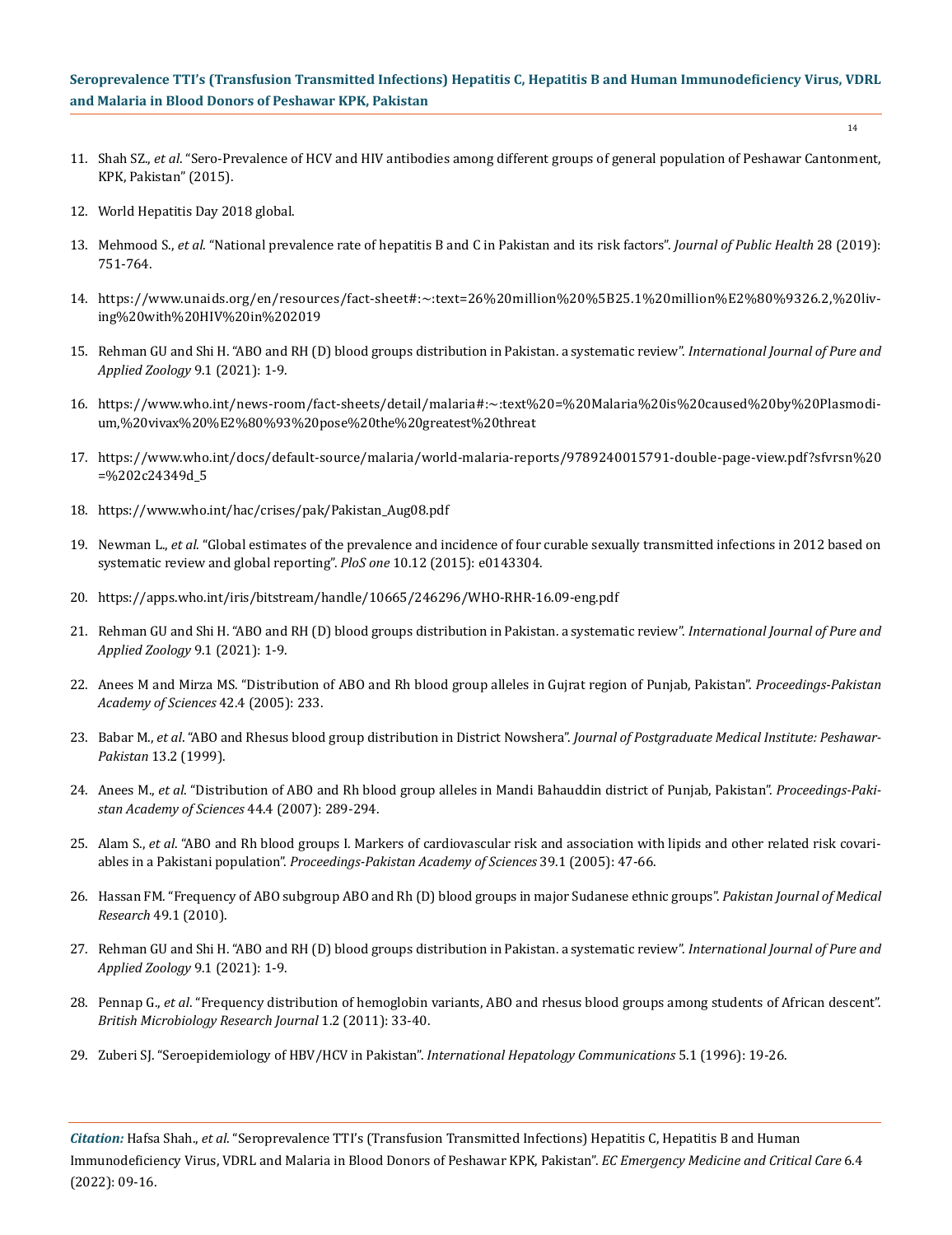- 30. Mehmood S., *et al*[. "National prevalence rate of hepatitis B and C in Pakistan and its risk factors".](https://link.springer.com/article/10.1007/s10389-019-01081-5) *Journal of Public Health* 28 (2019): [751-764.](https://link.springer.com/article/10.1007/s10389-019-01081-5)
- 31. Zuberi SJ. "Seroepidemiology of HBV/HCV in Pakistan". *International Hepatology Communications* 5.1 (1996): 19-26.
- 32. Attaullah S., *et al*[. "Prevalence of HBV and HBV vaccination coverage in health care workers of tertiary hospitals of Peshawar, Paki](https://pubmed.ncbi.nlm.nih.gov/21645287/)stan". *[Virology Journal](https://pubmed.ncbi.nlm.nih.gov/21645287/)* 8.1 (2011): 275.
- 33. Ali M., *et al*[. "Hepatitis B virus in Pakistan. a systematic review of prevalence, risk factors, awareness status and genotypes".](https://pubmed.ncbi.nlm.nih.gov/21375760/) *Virology Journal* [8.1 \(2011\): 1-9.](https://pubmed.ncbi.nlm.nih.gov/21375760/)
- 34. [Jahan S. "Epidemiology of needlestick injuries among health care workers in a secondary care hospital in Saudi Arabia".](https://pubmed.ncbi.nlm.nih.gov/16119525/) *Annals of Saudi Medicine* [25.3 \(2005\): 233-238.](https://pubmed.ncbi.nlm.nih.gov/16119525/)
- 35. Mehmood S., *et al*[. "National prevalence rate of hepatitis B and C in Pakistan and its risk factors".](https://link.springer.com/article/10.1007/s10389-019-01081-5) *Journal of Public Health* 28 (2019): [751-764.](https://link.springer.com/article/10.1007/s10389-019-01081-5)
- 36. [Tyagi S and Tyagi A. "Possible correlation of transfusion transmitted diseases with Rh type and ABO blood group system".](https://pubmed.ncbi.nlm.nih.gov/24179900/) *Journal of [Clinical and Diagnostic Research JCDR](https://pubmed.ncbi.nlm.nih.gov/24179900/)* 7.9 (2013): 1930-1931.
- 37. Sharma P., *et al*[. "Distribution of transfusion transmitted infections in ABO and Rh blood groups. a 5 year study".](https://www.researchgate.net/publication/320053728_Distribution_of_Transfusion_Transmitted_Infections_in_ABO_and_Rh_Blood_Groups_A_5_Year_Study) *Annals of Interna[tional Medical and Dental Research](https://www.researchgate.net/publication/320053728_Distribution_of_Transfusion_Transmitted_Infections_in_ABO_and_Rh_Blood_Groups_A_5_Year_Study)* 3.5 (2017): 16-18.
- 38. Mehmood S., *et al*[. "National prevalence rate of hepatitis B and C in Pakistan and its risk factors".](https://link.springer.com/article/10.1007/s10389-019-01081-5) *Journal of Public Health* 28 (2019): [751-764.](https://link.springer.com/article/10.1007/s10389-019-01081-5)
- 39. Memon FA., *et al*[. "Seroprevalence of transfusion transmitted infections among different blood group donors at Blood Bank LUMHS,](https://pubmed.ncbi.nlm.nih.gov/28523053/)  Hyderabad". *[Pakistan Journal of Medical Sciences](https://pubmed.ncbi.nlm.nih.gov/28523053/)* 33.2 (2017): 443-446.
- 40. Alabdulmonem W., *et al*[. "Sero-prevalence ABO and Rh blood groups and their associated transfusion-transmissible infections among](https://pubmed.ncbi.nlm.nih.gov/31953019/)  [blood donors in the central region of Saudi Arabia".](https://pubmed.ncbi.nlm.nih.gov/31953019/) *Journal of Infection and Public Health* 13.2 (2020): 299-305.
- 41. Nigam JS., *et al*[. "The prevalence of transfusion transmitted infections in ABO blood groups and Rh type system".](https://pubmed.ncbi.nlm.nih.gov/25568761/) *Hematology Reports* [6.4 \(2014\): 5602.](https://pubmed.ncbi.nlm.nih.gov/25568761/)
- 42. Ali M., *et al*[. "Thirty years of HIV in Pakistan. a systematic review of prevalence and current scenario".](https://www.futuremedicine.com/doi/abs/10.2217/fvl-2017-0009) *Future Virology* 12.10 (2017): [609-623.](https://www.futuremedicine.com/doi/abs/10.2217/fvl-2017-0009)
- 43. Zaheer HA., *et al*[. "Prevalence and trends of hepatitis B, hepatitis C and human immunodeficiency viruses among blood donors in](https://www.researchgate.net/publication/269692690_Prevalence_and_Trends_of_Hepatitis_B_Hepatitis_C_and_Human_Immunodeficiency_Viruses_among_Blood_Donors_in_Islamabad_Pakistan)  Islamabad, Pakistan 2005-2013". *[Journal of Blood Disorders and Transfusion](https://www.researchgate.net/publication/269692690_Prevalence_and_Trends_of_Hepatitis_B_Hepatitis_C_and_Human_Immunodeficiency_Viruses_among_Blood_Donors_in_Islamabad_Pakistan)* 5 (2014): 217.
- 44. [Mahmoud NS. "Blood Groups and Susceptibility to Hepatitis C Virus Infection Among β-Thalassemia Patients".](https://www.iasj.net/iasj/download/8f6e145cfc935122) *Diyala Journal of Medicine* [14.1 \(2018\): 20-28.](https://www.iasj.net/iasj/download/8f6e145cfc935122)
- 45. Woo SM., *et al*[. "Risk of pancreatic cancer in relation to ABO blood group and hepatitis C virus infection in Korea. a case-control study".](https://pubmed.ncbi.nlm.nih.gov/23400555/)  *[Journal of Korean Medical Science](https://pubmed.ncbi.nlm.nih.gov/23400555/)* 28.2 (2013): 247.
- 46. Sharma P., *et al*[. "Distribution of transfusion transmitted infections in ABO and Rh blood groups. a 5 year study".](https://www.researchgate.net/publication/320053728_Distribution_of_Transfusion_Transmitted_Infections_in_ABO_and_Rh_Blood_Groups_A_5_Year_Study) *Annals of Interna[tional Medical and Dental Research](https://www.researchgate.net/publication/320053728_Distribution_of_Transfusion_Transmitted_Infections_in_ABO_and_Rh_Blood_Groups_A_5_Year_Study)* 3.5 (2017): 16-18.
- 47. Nigam JS., *et al*[. "The prevalence of transfusion transmitted infections in ABO blood groups and Rh type system".](https://pubmed.ncbi.nlm.nih.gov/25568761/) *Hematology Reports* [6.4 \(2014\): 5602.](https://pubmed.ncbi.nlm.nih.gov/25568761/)

*Citation:* Hafsa Shah., *et al*. "Seroprevalence TTI's (Transfusion Transmitted Infections) Hepatitis C, Hepatitis B and Human Immunodeficiency Virus, VDRL and Malaria in Blood Donors of Peshawar KPK, Pakistan". *EC Emergency Medicine and Critical Care* 6.4 (2022): 09-16.